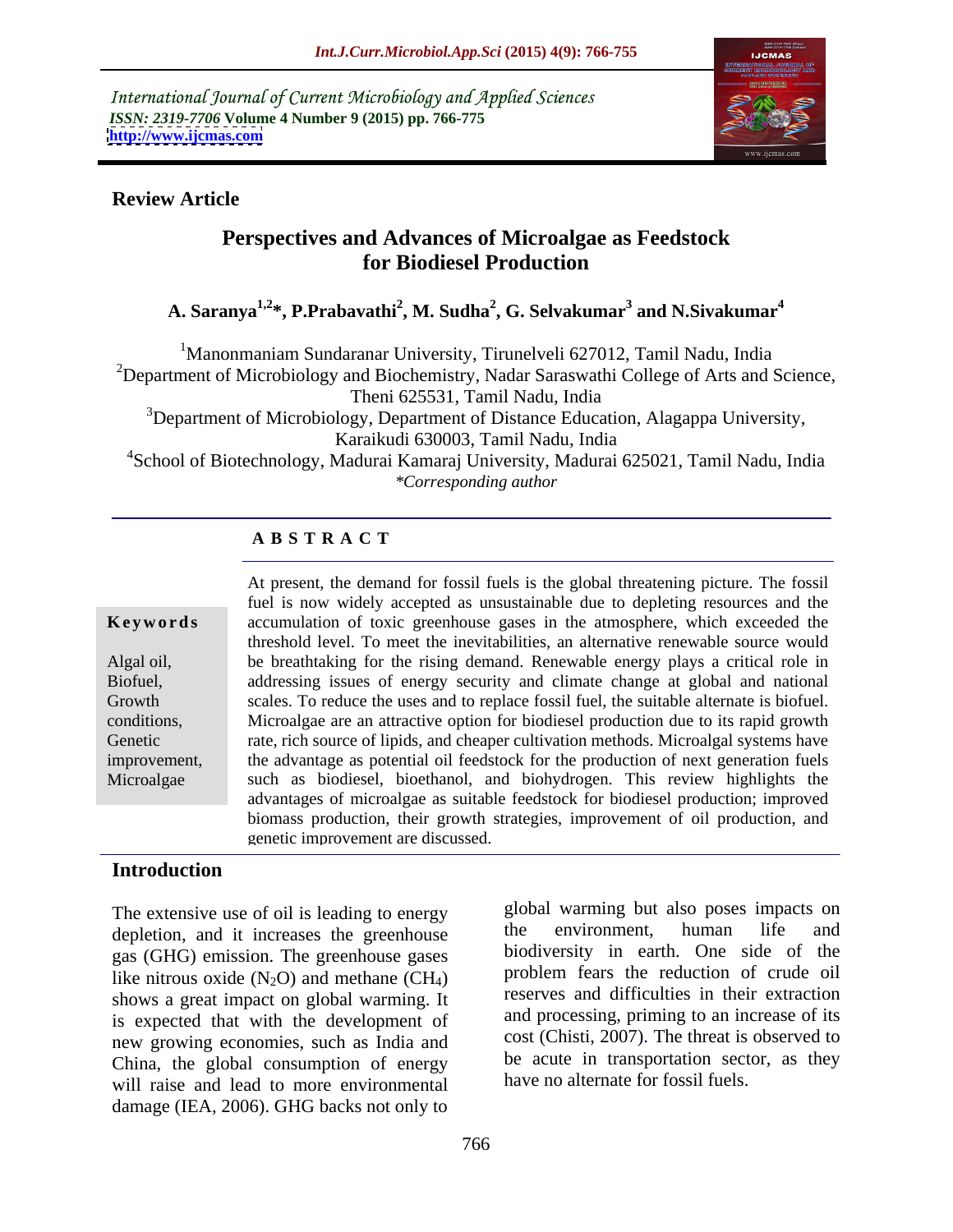challenging treat today. In addition, the process in obtaining environmental and economic sustainability in fuel production. However, the major hindrance in The process should be renewable and should geothermal is now targeting the electricity markets, but the fuel market has a global of the fuel (Fangrui and Hanna, 1999). energy demand for approximately 66% to be Biodiesel has lower level of greenhouse gas geothermal, wind biofuels (Benemann *et al.,* 1978), and fossil fuels (petroleum fuel, coal, propane, and natural gas). 1. It has greater lubricity than low sculpture

Alternate fuels are fuels, which can be, used 2. It is more biodegradable than mineral other than conservative or conventional fuels. The term "alternative fuels" refers to a 3. It is possible to manufacture on farm source of energy, which is renewable. Alternative fuels include biodiesel, 4. It is considered as a renewable fuel. bioalcohol (methanol, butanol, and ethanol), chemically stored electricity (batteries and fuel cells), hydrogen, non-fossil methane, petroleum would increase pollution and and other biomass sources. Biofuels can be magnify global warming problems caused solid, liquid or gas produced from organic sources. Recently biofuel are derived from living organisms and from their metabolic First generation biofuels primarily produced byproducts (e.g. biogas production from from food crops and mostly oil seeds, cow dung). Biodiesel is a renewable compete for arable land, freshwater or alternative to petroleum-based diesel fuel. biodiverse natural landscapes and are Biodiesel contains no petroleum, but it can limited in their ability to achieve targets for be mixed at any level with petrodiesel. Biodiesel can be made from any plant oil, animal oil, or even used cooking oil. Animal Second generation and third generation oils (tallow and lard) and used cooking oil are generally the least expensive feedstocks microalgae respectively, do not compete for to purchase; however, there may be arable land and precious freshwater considerable additional expenses for the logistics to transport and handle these materials.

The plea for clean and renewable energy Biodiesel is quantified as diesel prepared sources is one global peril and most from biological origin like plant or animal associated hazards like economic prosperity, such as canola, mustard, sunflower, environmental health, and global stability safflower, corn oil, palm oil, pulses' oil, have long-term problems (Mata *et al.,* animal fat and cooking oils. Biodiesel is 2010). There is a need for researching a gaining reputation due to its renewable be capable of sequestering atmospheric  $CO_2$ . cost. Biofuel is not cost effective when it is<br>The renewable energy sources, i.e., looked using biological material and used hydroelectric, solar, wind, tidal and cooking oil or adapting continuous addressed. Conventional fuels include solar emission than mineral diesel and hence energy, photovoltaic, hydroelectric, considered superior because of the following oils. It can be prepared from all plant oils and environmental benefits. However, the major hindrance in commercialization of the biodiesel is its cost. Biofuel is not cost effective when it is looked using biological material and used transesterification process and easy recovery of the fuel (Fangrui and Hanna, 1999). Biodiesel has lower level of greenhouse gas properties;

- mineral oil.
- diesel.
- from oil seeds like canola.
- 

Continuous and increasing consumption of by  $CO<sub>2</sub>$  (Shay, 1993).

biofuel production.

biofuels such as lignocellulosic arable land and precious (Dragone *et al.,* 2010).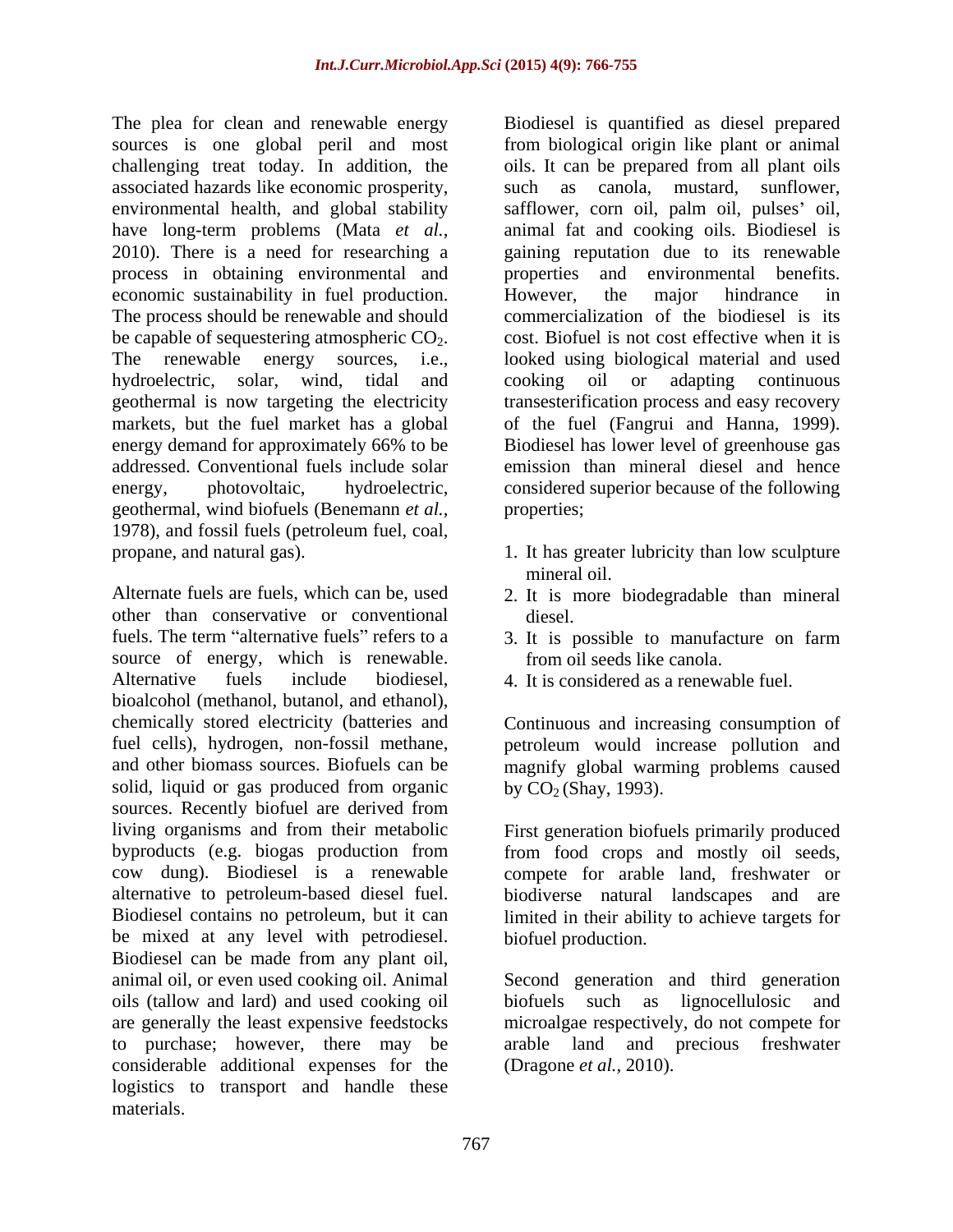The three main advantages of biodiesel than The idea of using microalgae is

- 1. First, it is not a petroleum-based fuel,
- 
- 3. Third, it is cleaner and produces "the entire world petroleum demand which

petroleum diesel, implemented seriously only now, due to the which means that using biodiesel would awareness of global warming, associated reduce our dependency on foreign oil. with burning fossil fuels (Gavrilescu and 2. Second, it can be produced domestically. Chisti, 2005). According to 2009 (look for a It can create jobs and contribute to local recent update.. incase u don't find then economy. retain this) report from Science Progress, significantly less harmful emission when is now provided for by  $31 \times 10^9$  barrels of burned in a combustion engine. The crude oil might instead be met from algae The idea of using microalgae is hike in petroleum costs and growing the entire world petroleum demand which  $9<sup>9</sup>$  borrols of barrels of crude oil might instead be met from algae grown on an area equivalent to 40% of the of the United States" (Rhodes, 2009).

| Vegetable<br>methyl<br>esters  <br>(Biodiesel) | oil<br>  Kinetic viscocity   Cetane<br>  at $38^{\circ}$ c (mm <sup>2</sup> /sec)   number |      | <b>Heating</b><br>(MJ/Kg) | value<br><b>Flash point</b> |
|------------------------------------------------|--------------------------------------------------------------------------------------------|------|---------------------------|-----------------------------|
| Peanut                                         |                                                                                            |      | 33.6                      | 1/t                         |
| Soyabean                                       |                                                                                            |      | 33.5                      | 178                         |
| Babassu                                        |                                                                                            |      | 31.8                      | 127                         |
| Palm                                           |                                                                                            |      | 33.5                      |                             |
| Sunflower                                      | 4.D                                                                                        |      | 33.5                      | 183                         |
| Tallow                                         |                                                                                            |      |                           |                             |
| Microalgal                                     | 1.35                                                                                       | 58.5 |                           | 166                         |
| Diesel                                         | 3.06                                                                                       |      | 43.8                      |                             |
| 20% Biodiesel                                  | $\sim$ $\sim$                                                                              |      | 43.2                      | 128                         |

proportions (Schenk *et al.,* 2008). In particular, microalgae are photosynthetic microorganisms that convert sunlight, water, Many microalgae that produce biodiesel are and carbon dioxide to algal biomass. Many Botryococcus sp., Chlorella sp., microalgae are reported to be rich in oil, Chlamydomonas sp., Crythecodium sp., which is converted into biodiesel using the Spirulina sp., Cylindrotheca sp., Euglena existing technologies (Chisti, 2007). Thus, sp., *Isochrysis* sp., *Dunaliella* sp., oil extracted from plants and photosynthetic Monochioropsis sp., Neochloris sp., microorganisms like microalgae, have the Nitzschia sp., Phacodactylum sp., potential to produce much more significant Porophyridium sp., Prymnesium sp., **What are microalgae?** Scientists are interested in oil production<br>
Algae can be classified into two groups, i.e.,<br>
content, especially nonpolar triglycerides<br>
microalgae (phytoplankton) and macroalgae (TAGs). The total l

**What are microalgae?** Scientists are interested in oil production Algae can be classified into two groups, i.e., content, especially nonpolar triglycerides microalgae (phytoplankton) and macroalgae (TAGs). The total lipid content varies from (macrophytes). In particular, microalgae are 1% to 8% of the dry weight for different unicellular plant rich in chlorophyll that lack species. A microalga produces lipids, which lignin or cellulose and contains proteins, can be converted into transportation fuel carbohydrates and lipids in strain specific under favorable growth conditions (Spoehr from microalgae, as they have high lipid content, especially nonpolar triglycerides (TAGs). The total lipid content varies from

and Milner, 1989).<br>Many microalgae that produce biodiesel are *Botryococcus* sp.*, Chlorella* sp.*, Chlamydomonas* sp.*, Crythecodium* sp.*, Spirulina* sp.*, Cylindrotheca* sp.*, Euglena* sp., Isochrysis sp., Dunaliella sp.,<br>Monochioropsis sp., Neochloris sp.,<br>Nitzschia sp., Phacodactylum sp.,<br>Porophyridium sp., Prymnesium sp.,<br>Scenedesmus sp., Schizochytrium sp.,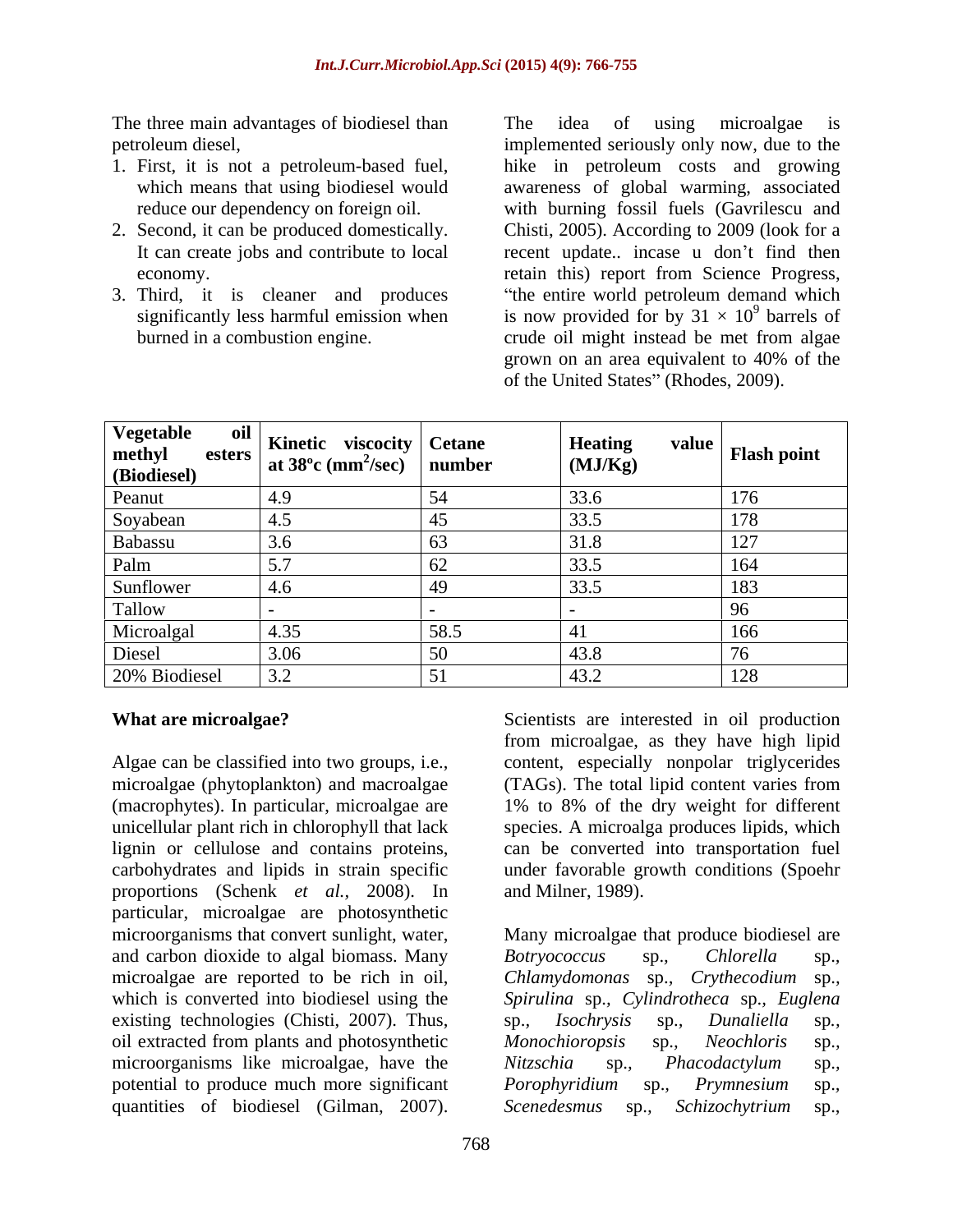*Spirulina* sp.*,* and *Tetraselmis sueica*

|       |  | Oil content of microalgae (Mata et al., |  |  |
|-------|--|-----------------------------------------|--|--|
| 2010) |  |                                         |  |  |

| Microalgae<br>Oil content (%       | Microalgae has the ability to grow quickly |
|------------------------------------|--------------------------------------------|
| $\frac{dw(t)}{dt}$                 |                                            |
| $25 - 75$<br>Botryococcus braunii  |                                            |
| 28-32<br>Chlorella sp              |                                            |
| Crypthecodinium cohnii 20          |                                            |
| $16 - 37$<br>Cylindrotheca sp      |                                            |
| Dunaliella primolecta              |                                            |
| $25 - 33$<br>Isochrysis sp         |                                            |
| Monallanthus salina                |                                            |
| Nannochloropsis sp<br>$31 - 68$    |                                            |
| $35 - 54$<br>Nanochloris           |                                            |
| oleoabundans                       |                                            |
| $ 45 - 47 $<br><i>Nitzschia</i> sp |                                            |
| $20 - 30$<br>Phaeodactylum         |                                            |
|                                    |                                            |
| tricornutum                        |                                            |
| $50 - 77$<br>Schizochytrium sp     |                                            |
| $15 - 23$<br>Tetraselmis suecica   |                                            |

# **Application of microalgae for biodiesel**

US Department of Energy states that due to The biochemical fractions like lipid, 30 times more energy per acre than land crops like soyabeans. Algae can feed on  $CO<sub>2</sub>$ <br>and release oxygen; hence, the existing coal power emissions would act as a thriving breeding ground to produce algal biofuel thereby reducing greenhouse gas emissions. Second generation biofuel, uses a variety of non-food material mainly agricultural crops.

reduces greenhouse gas emission and helps ammonium nitrite and phosphate, it makes

(Shimada *et al.,* 1999). **Oil content of microalgae** (Mata *et al.,* used as live feed stock as organic fertilizer 2010) due to its high N:P ratio (Li *et al.,* 2008). algae to grow using these water contaminants as nutrients. After oil extraction the used algal biomass can be

### **production Microalgae lipid content and productivities**

algae's simple cellular structure, it can yield carbohydrate and protein can be converted and release oxygen; hence, the existing coal some species resembles the hydrocarbons They can be used as other than animals feed 90% can be extracted; the oil production or human food such as soybean, switch will be around 54 tons per ha/yr (Van grass, and Jatropha (Van Beilen, 2010). Harmelen and Oonk, 2006). The major The main advantage in using biodiesel is it various kinds of fatty acids that are in removing carbon dioxide from industrial desaturation from the precursor fatty acids flu gas by algae biofixation. In addition, palmitic acid and oleic acids (Tsuzuki *et al.,* waste water treatment involves removal of 1990). *Botryococcus* sp has the ability to fix biochemical fractions like into fuels. Among the three, lipids have the highest energy content. The lipid content of found in petroleum, which can be converted to a synthetic diesel fuel (ester fuel) by the process known as transesterification (Benemann *et al.,* 1978). Microalgae contains 60% of oil in weight and in which constituents of the membrane glycolipids are polyunsaturated and derived through aerobic atmospheric carbon into energy storage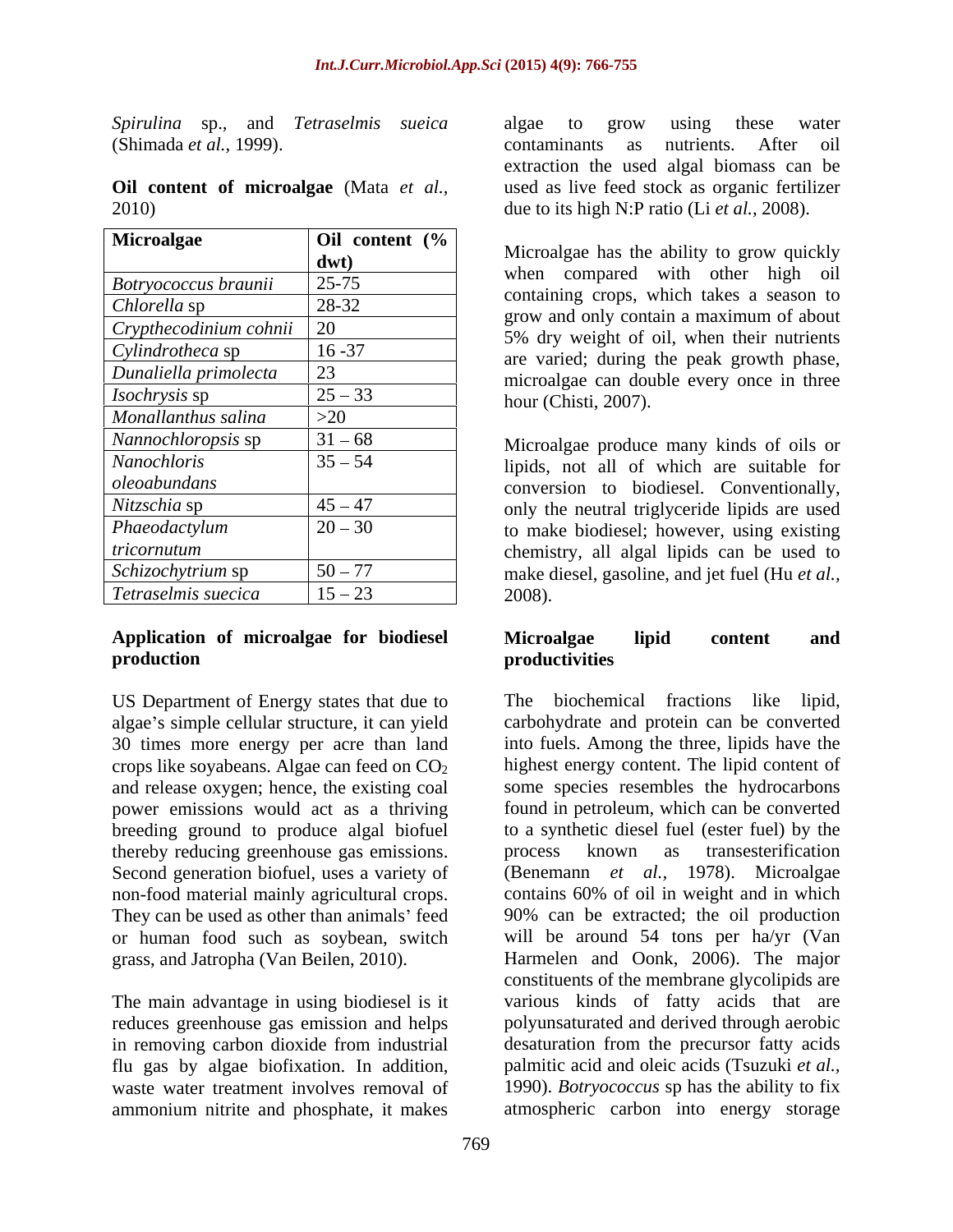components like protein, carbohydrate, and lipids in the cell. Currently the algae are **Microalgae cultivation** reported to convert 15% of the photosynthetically available solar radiation into new cell mass. The conversion of solar nutrients for the growth of microalgae. Algal energy into renewable liquid fuels and other eells constitutes of carbon, nitrogen, products could become economically phosphorus and sulfur. Other essential competitive with petroleum (Dayananda *et*  elements include iron, magnesium, trace *al.,* 2007).

*Botryococcus* sp plays a prominent role algae alter their biosynthetic pathways to among the high lipid producing species. It mainly produce triglyceride (Hu *et al.,* can produce 40% of total lipids, which are  $2008$ . hydrocarbons that can be extracted (Benemann *et al.,* 1978). Some of the acids A growth medium deficient of nitrogen which are found in *Botryococcus braunii* are greatly affects the synthesis of lipids and palmitic acid (C16:0), oleic acid (C18:1), fatty acids (Saha *et al.,* 2003). The lipid linolenic acid  $(C18:2)$  and linolenic acid  $(C \t\t \text{content of microalgae appears to be highly}$ 18:3) (Fang *et al.,* 2004). *B.braunii* is a variable and related to environmental microalgae belonging to the order factors, culture conditions, and compositions Chlorococcales (Class Chlorophyceae), of nitrogen starvation or other stress factors which are green, pyramid shaped. The (Pernet *et al.,* 2003). *B. braunii* accumulated colonies are held by a lipid biofilm matrix. 54.2% of lipids in dry weight when it was They are found in temperate, tropical, grown in a nitrogen deficient growth oligotrophic lakes and estuaries. It can condition in fresh water (Feinberg, 1984). bloom well in elevated inorganic phosphorous. They are noted to produce **Open and closed culture system** triterpenes, i.e, 30-40% of the dry weight. The algae have thick cell wall, which makes The main key aspect to be considered for the extraction of the cellular components efficient production and cost effectiveness is difficult. However, most of the useful choice of cultivation system for microalgal hydrocarbons are present outside the cell as biofuel production process. Raceway pond the lipid biofilm matrix (Metzger and and photo bioreactors(PBRs) are the main Largeau, 2005). The contraction systems for microalgae (Van lipieds in the cell. Christie and the state of the state of the state of the state of the state of the state of the state of the state of the state of the state of the state of the state of the state of the state of the st

is also advantageous that they can algae, rotifers and other grazers (Tredici, manipulate the chain length and unsaturation 2004), can easily contaminate raceway level of the membrane lipid fatty acids

A growth medium provides all the sufficient cells constitutes of carbon, elements, and in some cases silicon (Chisti, 2007). Under nutrient deprivation, many 2008).

### **Open and closed culture system**

Most of the triacylglycerols (TAGs) systems which are shallow with a typical obtained from microalgae are  $C_{14}$  to  $C_{18}$ , that operating depth of 20–30 cm and the are saturated or monosaturated. The methyl channels have a width to length ratio from 5 ethyl esters functions very well as a diesel to over10, covering an area of up to about fuel. Microalgae have membrane lipids, 3000 cm<sup>2</sup>. PBR is a closed system. Water, which are rich, elongated and polysaturated mutrients and  $CO<sub>2</sub>$  are provided and oxygen fatty acids. The less desirable fatty acids is removed internally or by using a separate comprise of 20-80% of the total cell mass. It degassing chamber. All the microbes, other Beilen, 2010). Raceway ponds are open algae, rotifers and other grazers (Tredici, 2004), can easily contaminate raceway ponds.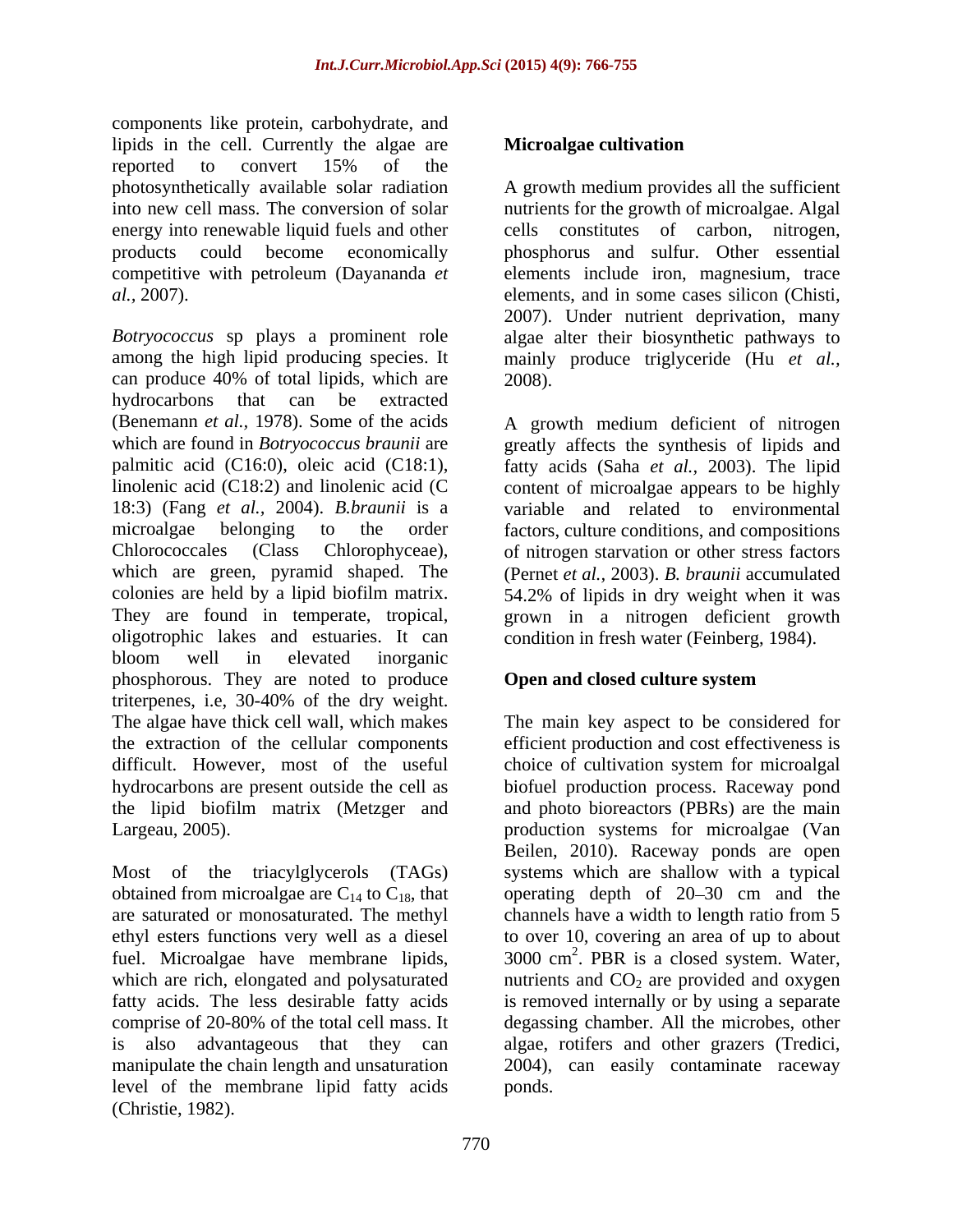Photobioreactor incorporates a light source. biological flocculation, filtration, A translucent container, which is a closed centrifugation and ultrasonic aggregation system, is usually termed as (Hu et al., 2008). Microscreens, photobioreactor. As it is a closed system, the centrifugation or flocculation is also used to essential nutrients should be introduced for harvest algae. Algae and water are aerated to efficient cultivation of the algae. The essential nutrients are carbon dioxide, water, minerals and light. A continuous stream of sterilized water is introduced with the as chemical flocculants. There are many required essential nutrients. The algae are methods of extracting algal oil, and the harvested after excess growth is observed. simplest is mechanical crushing. Algae have The maximum production in a a wide physical attribute and hence, various photobioreactor occurs when exchange rate methods like screw press, expeller or piston of one volume of liquid is equal to the are used for better results. Mechanical doubling time of the algae. Different types of photobioreactors include a typical method for extraction of oil from

- 
- polyethylene sleeves or bags;
- glass or plastic tubes.

TAG synthesis in microalgae is through determine the quality of biodiesel (Knothe, three sequential acylation process of 2005). The triglycerides or fatty acid methyl glyceraldehyde  $-3$  - phosphate which is termed as Kennedy Pathway. Understanding (DAG). These are also used in synthesis of

step is it has to be harvested. Harvesting is (Fukuda *et al.*, 2001). considered an expensive and problematic part of industrial production of microalgal **Genetic improvements of microalgal lipid** biomass due to the low cell density of **production** microalgal cultures, which is typically in the range of 0.3–0.5g dry cell weight per liter Genetic engineering is also applied to and with exceptional cases reaching 5g dry improve fatty acids or biodiesel synthesis in weight per liter (Wang *et al.,* 2008). For *Escherichia coli* by improving the acetyl Co biomass harvesting many methods are A biosynthetic pathway (Kalscheuer *et al.,* employed like chemical flocculation, 2006).

tanks provided with a light source; for transesterification to produce biodiesel biological flocculation, filtration, (Hu *et al.,* 2008). Microscreens, froth and the algae can be harvested, which termed as froth flocculation. harvesting alum and ferric chloride are used crushing with chemicals is used widely. It is oil seeds, which is then used as raw material (McGill, 2008).

**Synthesis of TAGs** combustion, cold flow, oxidative stability, of Kennedy pathway is quite complex as it enzymes catalyze transesterification. Alkali involves many intermediates i.e. catalyzed transesterification is about 4000 phosphatidic acid (PA) and diacylglycerol times faster than the acid catalyzed reaction. membrane polar lipids that affect the advantages but is not currently feasible reproduction and growth of microalgae. because of the relatively high cost of the **Processing and biodiesel production** about 90 min to complete. A higher Microalgal cells are cultivated and the first higher pressure but this is expensive Octane number, exhaust emission, heat of viscosity, and turbidity are used to determine the quality of biodiesel (Knothe,<br>2005). The triglycerides or fatty acid methyl ester obtained have to be transesterified to obtain diesel. Acids, alkalis, and lipase lipase offers important catalyst. The acid catalyst reaction takes temperature can be used in combination with (Fukuda *et al.,* 2001).

# **production**

2006).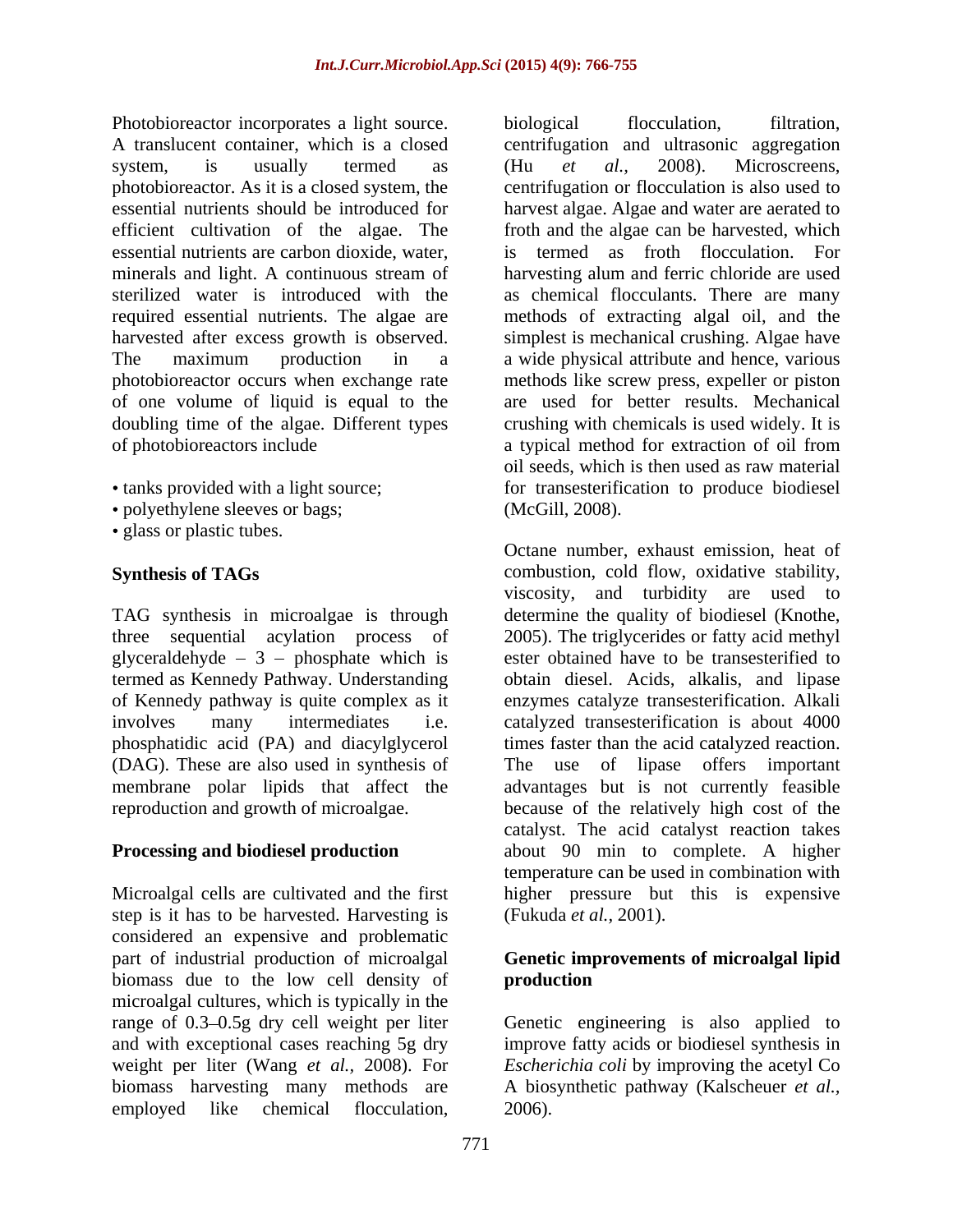Genetic and metabolic engineering in

and increase biomass yield on light;

(ii) to increase temperature tolerance;

microalgae has mostly focused on (iv) to eliminate the light saturation (i) to enhance the photosynthetic efficiency photo-oxidation that damage cells (Leon (iii) to increase the oil content in biomass; phenomenon and reduce the susceptibility to Banares *et al.,* 2004).



### **Fig.1** Kennedy Pathway – synthesis of TAG in microalgae

Biofuel offers several interesting and attractive properties, e.g., biodegradability and nontoxicity compared to petroleum based diesel. The most important advantage of biodiesel maintaining a balanced carbon

Abbreviations dioxide cycle. Additionally, biodiesel GHG – Greenhouse gas carbon monoxide, sulfur, aromatic TAGs Triacylglycerols hydrocarbon, and soot particles (Nielson *et*  PBRs - Photobioreactors al., 2008). dioxide cycle. Additionally, biodiesel combustion results in reduced emission of carbon monoxide, sulfur, aromatic *al.,* 2008).

**Environmental applications** Microalgae can produce up to 300 times the amount of oil per acre as soybeans, 24 times greater than palm oil. On average, algae produce about 15,000 gallons per acre per year, while the best energy crop palm oil yields 635 gallons/acre/year. It is reported that one company could produce 180,000 gallons of biodiesel every year from just one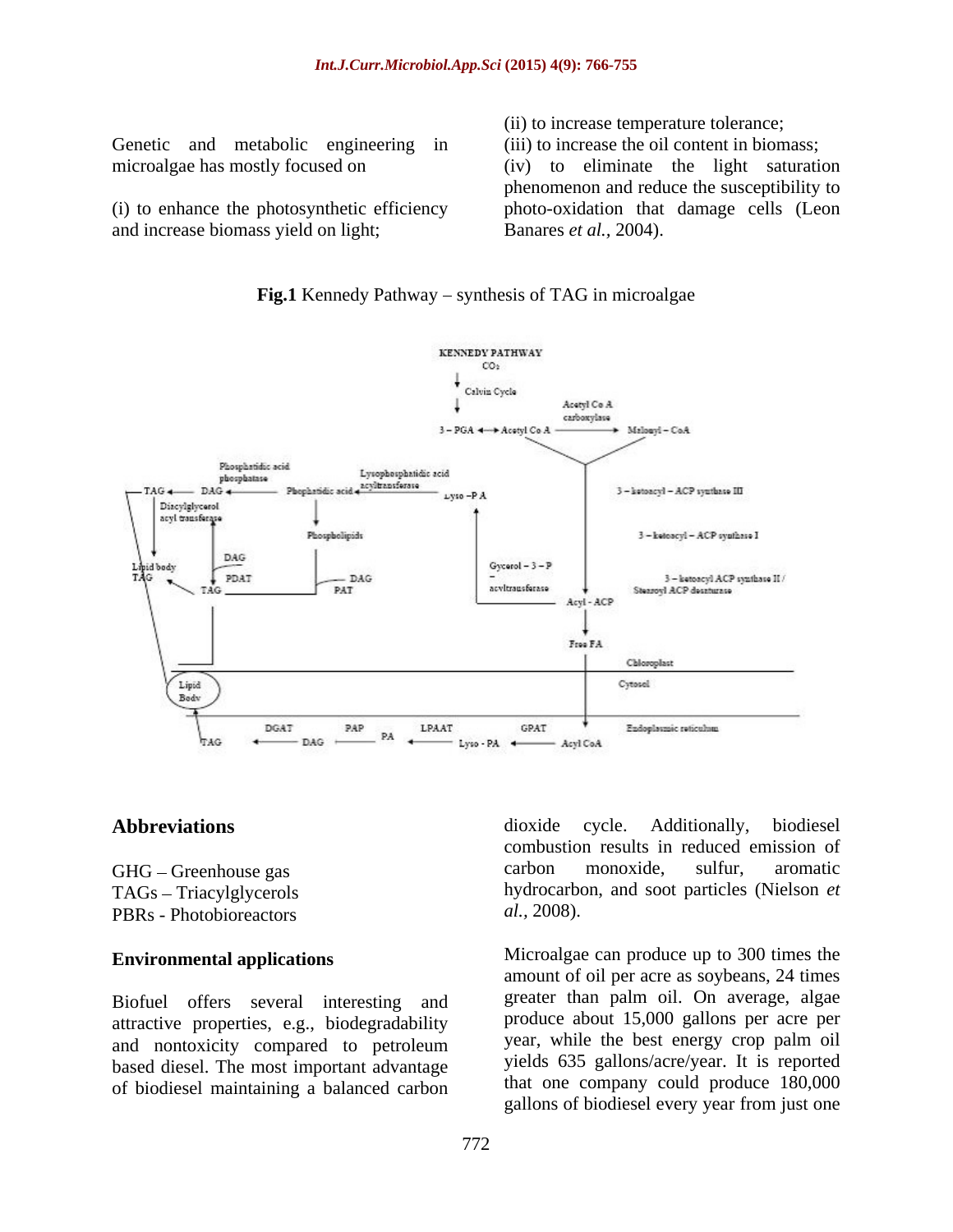acre of algae, which comes to about 4,000 biological challenge is to identify the most barrels; at a cost of \$25 per barrel or \$0.59 appropriate strain of algae that is most per gallon. It takes 3,750 acres of soybean to prolific at producing the desired bio-oil. make the same amount of biodiesel at a cost Algae-based fuels also offer major benefits. of \$2.50 per gallon for 4000 barrels. It is Unlike other biofuels, hydrocarbons from estimated that over eight times of total algae can be produced using land and water cropland areas in the United States are unsuitable for crop plant or food production. needed for corn-based biofuel production in Corn and sugar cane, for example, are order to meet 50% of US transport fuel increasingly employed to make fuel, but needs. Only 1% to 3% of total US cropland their use has an impact on their availability would be sufficient for producing biofuel as food. Algae production does not require from algae biomass to meet the same need the use of farmable land. Since growing (Chisti, 2007). algae feed on carbon dioxide, algae

The three roles of microalgae are  $CO<sub>2</sub>$  emissions. fixation, wastewater treatment, and biofuel production. It has the potential to maximize References the impact of microalgal biofuel production systems but it has to be investigated accordingly (Kumar, 2009). Further research in the field of biodiesel production from microalgae should be focused on the factory analysis, synthesis and reduction of the costs of small and large scale systems. Moreover, the reduction of  $2548-2560$ . costs through maintenance of purity of waters and nutrients, the utilization of sewage, and the nutrients contained in it and production from Jerusalem artichoke utilization of  $CO<sub>2</sub>$  emitted by the industry are all related with the protection of the natural environment in its broad sense. Algae can also be utilized in other branches  $Biot., 84: 777-781.$ of human activity such as agriculture, medical sciences, and in chemical, *Biotechnol. Adv*., *25:* 294-306. cosmetics, and pharmaceutical industries. Despite the above mentioned challenges,  $\overrightarrow{f}$  for rapid transmethylation of microalgae are promising feedstock for biodiesel production. Research on  $\overrightarrow{J}$  Lipid Res. 23: 1072-1075 microalgae based biodiesel production should be continued and commercial-scale use of microalgae for biodiesel production would require massive investments in producing green *Botryococcus* production facilities. The ExxonMobil Report, 2009 states that, Baltimore's AltCar 91 program shows, putting advanced Dragone, G., Fernandes, B, Vicente, A.A technology behind the wheel is a good start

production can help reduce greenhouse gas emissions.

## **References**

- Benemann, J.R., Koopman, B.L., Baker, D.C., Goebel, R.P and Oswald, W.J., 1978. The photosynthesis energy factory analysis, synthesis and demonstration. *Phytochemistry*, 76: 2548–2560.
- Cheng, Y., Zhou, W., Gao, C., Lan, K., Gaw, Y and Wu, Q., 2009. Biodiesel production from Jerusalem artichoke (*Helianthus tuberosus* L.) tuber by heterotrophic microalgae *Chlorella protothecoides. J. Chem. Technol. Biot.*, 84: 777–781.
- Chisti, Y., 2007. Biodiesel from microalgae.
- Christie, W.W., 1982. A simple procedure for rapid transmethylation of glycerolipids and cholesteryl esters. *J. Lipid Res*., 23: 1072-1075.
- Dayananda, C., Sarada, R., Kumar, V and Ravishankar, G.A., 2007. Isolation and Characterization of hydrocarbon producing green *Botryococcus braunii. Electron J Biotechn*., 10: 78- 91.
- to solving our energy challenges. The generation biofuels from microalgae. and Teixeira, J.A., 2010. Third generation biofuels from microalgae.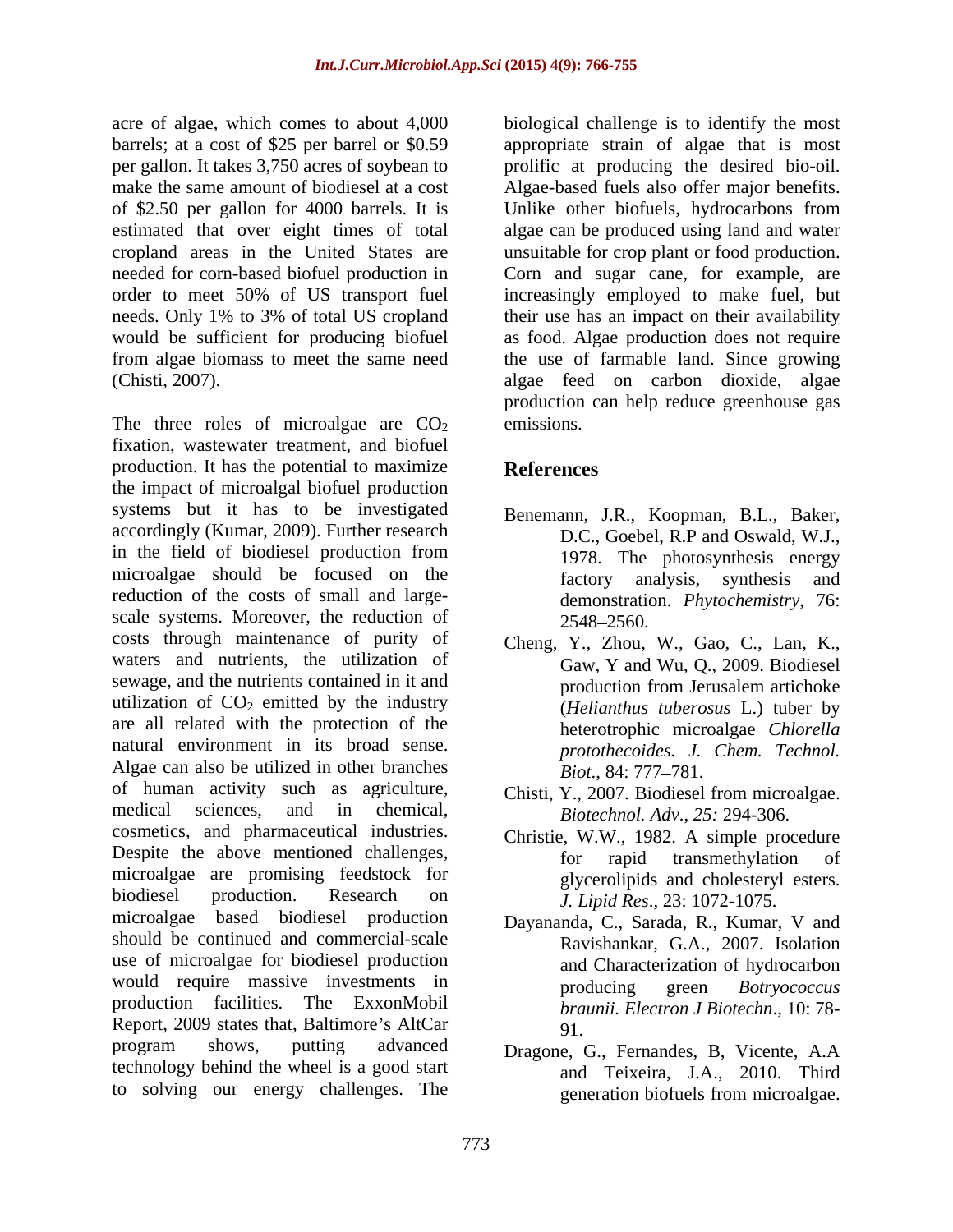- Fang J.Y., Chiu, H.C., Wu, Y.R., Chiang and Hsu S.H., 2004. Fatty acids in Technol., 86: 1059–1070.
- 
- Feinberg, D.A., 1984. Fuel options from Galvaan, A and Fernandez, E., 2004. chemical compositions, Solar Energy Research Institute, US Department
- Fredimoses, M and Ponmurugan, K., 2010. Q and Lan, C.Q., 2008. Articles:
- Fukuda, H., Konda, A and Noda, H., 2001. transesterification of oils. *J. Biosci.*
- 
- Gilman, D., 2007. Fueling Oregon with
- Hu, Q., Sommerfeld, M., Jarvis, E., Seibert, M., 2008. Microalgal 6 (25): 486–496.
- IEA (International Energy Agency) 2006. economical consideration. *Eue. J.* IEA bioenergy annual report 2006. Lipid. Sci. Technol., 110: 692-700.
- In: Current Research, Technology Kalscheuer, R., Steinbuchel, A and Stolting, and Education Topics in Applied T., 2006. Microdiesel E. coli Microbiology and Microbial engineered for fuel production, Biotechnology, Mendez-Vilas, A *Microbiology*, 152: 2529–2536. Kalscheuer, R., Steinbuchel, <sup>A</sup> and Stolting, T., 2006. Microdiesel *E. coli Microbiology,* 152: 2529–2536.
- (Ed.) Formatex Research Centre, Knothe, G., 2005. Dependence of biodiesel Spain. 1355 – 1366. The structure of the structure of spain. 1355 – 1366. fatty acids alkyl esters. *Fuel Process. Technol.*, 86: 1059–1070.
- *Botryococcus braunii* accelerate Kumar, A., 2009. Hollow fibre membrane topical delivery of flubriprofen into  $\qquad \qquad$  photo-bioreactor  $\qquad \qquad CO<sub>2</sub>$ and across skin. *Int. J. Pharm*., 276: 163–173. Coupled with wastewater treatment: Fangrui M.A and Hanna, M.A., 1999. Biodiesel production. *Bioresour*. Chem. Technol. Biot., 85: 387–394. photo-bioreactor for  $CO<sub>2</sub>$ sequestration from combustion gas A process engineering approach. *J.* 
	- Technol., 70: 1–15. **Leon Banares, R., Gonzakz Ballester, D.**, microalgae with representative Transgenic microalgae as green cell Galvaan, A and Fernandez, E., 2004.<br>Transgenic microalgae as green cell factories. *Trends Biotechnol*., 22:  $45 - 52$ .
	- of Energy. Pages: 23. Li, Y., Horsman, M., Wu, N., Christopher, Bioinformatics analysis and database Biocatalysts and bioreactor design. creation for biofuel producing *Biotechnol. Progr.*, 24: 815–820. Li, Y., Horsman, M., Wu, N., Christopher, Q and Lan, C.Q., 2008. Articles:
	- microbes. *Advanced Biotech*., 9:14 Mata, T.M., Martins, A.A and Caetano, 16. N.S., 2010. Microalgae for biodiesel Biodiesel production by review. *Renew. Sust. Energ. Rev.*, transesterification of oils. *J. Biosci.* 14: 217-232. production and other applications: A
- *Bioeng.*, 92: 405 416. McGill, R.M., 2008. Algae as feedstock for Gavrilescu, M and Chisti. Y., 2005. A sustainable alternative for chemical biofuels? Proceedings of the  $35<sup>th</sup>$ industry, *Biotechnol. Adv*., 23: 471 Advanced Motor Fuels Executive 499. Committee Meeting, May. 27-30, transportation fuels  $-$  The future of th Vienna, Austria.
	- sustainable biofuels, A report by the Metzger, P and Largeau, C., 2005. Oregon Environmental Council. *Botryococcus braunii:* A rich source Ghirardi, M., Posewitz, M and lipids. Appl. Microbiol. Biotechnol., *Botryococcus braunii:* A rich source for hydrocarbons and related ether lipids. *Appl. Microbiol. Biotechnol*., 6 (25): 486 496.
	- triglycerols as feedstocks of biofuel Nielson, P.M., Brask, J and Fjesback, L., production: Prospective and 2008. Enzymatic biodiesel advances. *Plant J.*, 54: 621–639. production: Technical and 2008. Enzymatic biodiesel production: Technical and economical consideration. *Eue. J.*<br>Lipid. Sci.Technol., 110: 692–700.
	- International Energy Agency, Paris, Pernet, F., Trembay, R., Demers, E and France. Roussy, M., 2003.Variation of lipid